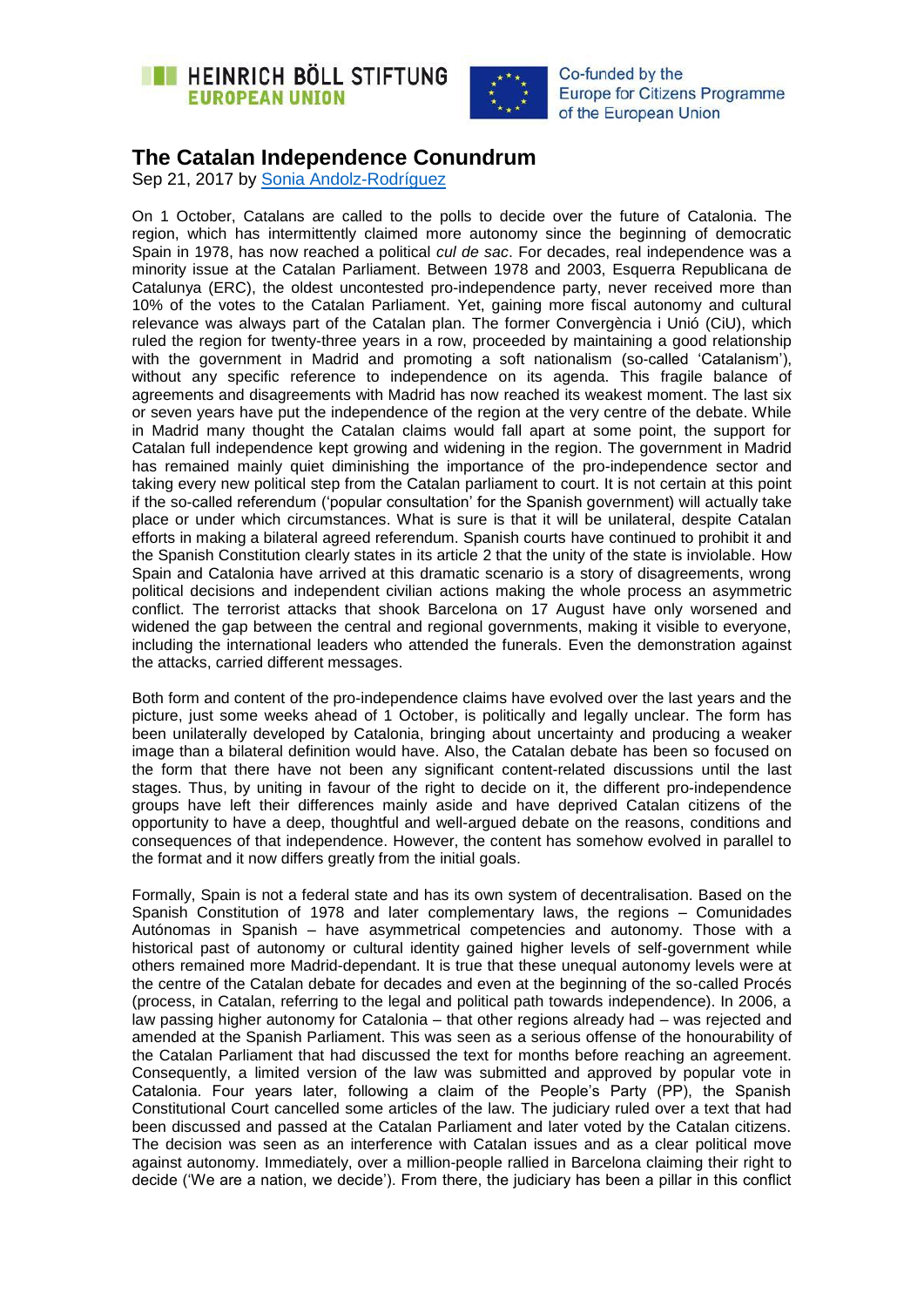



as it has constantly rejected all Catalan moves and even prosecuted some politicians for their factual involvement. The central government has remained firm in its commitment to the country's unity and its only actions have been legal claims. This way, the political conflict has shifted to the judiciary field, creating a bigger gap between Madrid and Barcelona political hubs and an asymmetry between the Catalan political goals and the Spanish judiciary instruments to combat them.

The Catalan Parliament has a road map, agreed by a majority of the MPs, defining the steps to take and setting a schedule that, however, has not been followed. This road map includes what it calls 'the creation of state structures' and gives full power of action to the Catalan Parliament. Amongst those state structures, the plan designs a Catalan tax agency to take over the tax collection as soon as the new state would be declared. Also, the Catalan government already has full competencies in basic sectors such as education or health and it even has its own security forces, the Mossos d'Esquadra, which have been at the centre of the debate during the August 17 attacks. For many, the Mossos d'Esquadra have proved to be a state-level police ready to take control of a new country. Further, the management that Catalan hospitals, politicians and citizens did of the crisis was vowed by international and national voices, reinforcing the narratives of a 'nation that is ready to rule itself'. However, there are many clues and questions that remain unclear. Whether a functioning independent Catalonia would be feasible having Spain against it is yet to know. Key sectors for the industry have strong ties with the rest of Spain and although the Catalan economy is stronger than the Spanish, no one can know with absolute certainty how a Catalonian state could actually function outside the EU.

The other main critiques about the format of this political process focus on the electoral design. As the referendum has not been approved by Spain, there are some traditional electoral conditions that cannot be fully achieved. To have a proper legal census of citizens the Catalan government would need to obtain it by irregular means. Other options, such as the one used in a previous popular poll of 9 November 2014 that allowed every person who could prove to live in Catalonia to vote, must be discarded. Also at that occasion, the electoral polling stations were conducted by volunteers from the pro-independence movement which was rated by international political observers as inadequate. As the Catalan government cannot legally call citizens to be at the electoral polling stations (the Spanish electoral system randomly assigns citizens by ballots), the regional parliament passed a law approving the government's legal capacity to do so. Furthermore, in Spain, the polling stations are traditionally public schools and the ballot boxes are provided by the Electoral Central Commission. Following the 2014 consultation, various head school teachers were requested to answer to tribunals about their actions and currently there is political pressure on a potential big purchase of electoral ballot boxes. Finding the proper locations and boxes for 1 October has been a main concern for the pro-independence sector that seems to be solved – as stated by Catalan President Puigdemont ─ although not made public yet. Less than a month ahead, citizens do not know yet where they are expected to vote or if they will have to sit at a polling table. The only certainty is the question: *do you want Catalonia to be a republican independent state?*

The syntax and grammar of the question of the referendum is not in the least trivial for many years the question itself was at the centre of the debate. At the beginning, it did not include a reference to 'republic', for example. Neither did it clearly state 'do you want it to have an independent state?' The first drafts asked: do you want it to be more autonomous? If yes, in a federated form? etc.

The current question is the product of the development of the content. It took some years for the pro-independence sector to define a clear direction and many politicians and civil society leaders lost their way. The initial focus of the independence debate was mainly economic. The Spanish fiscal balance is complex and many argue that Catalonia is in deep disadvantage between what is paid to the central government and what is sent back to the regional level to administer. The global economic crisis, that has dramatically affected Spain, has lit the fuse of the pro-independence speeches. Catalonia's economic sector, stronger and more stable than other more deprived regions in Spain, felt it was paying the bill for the rest. Yet, this economic criterion has progressively widened and blurred bringing other issues to the agenda: an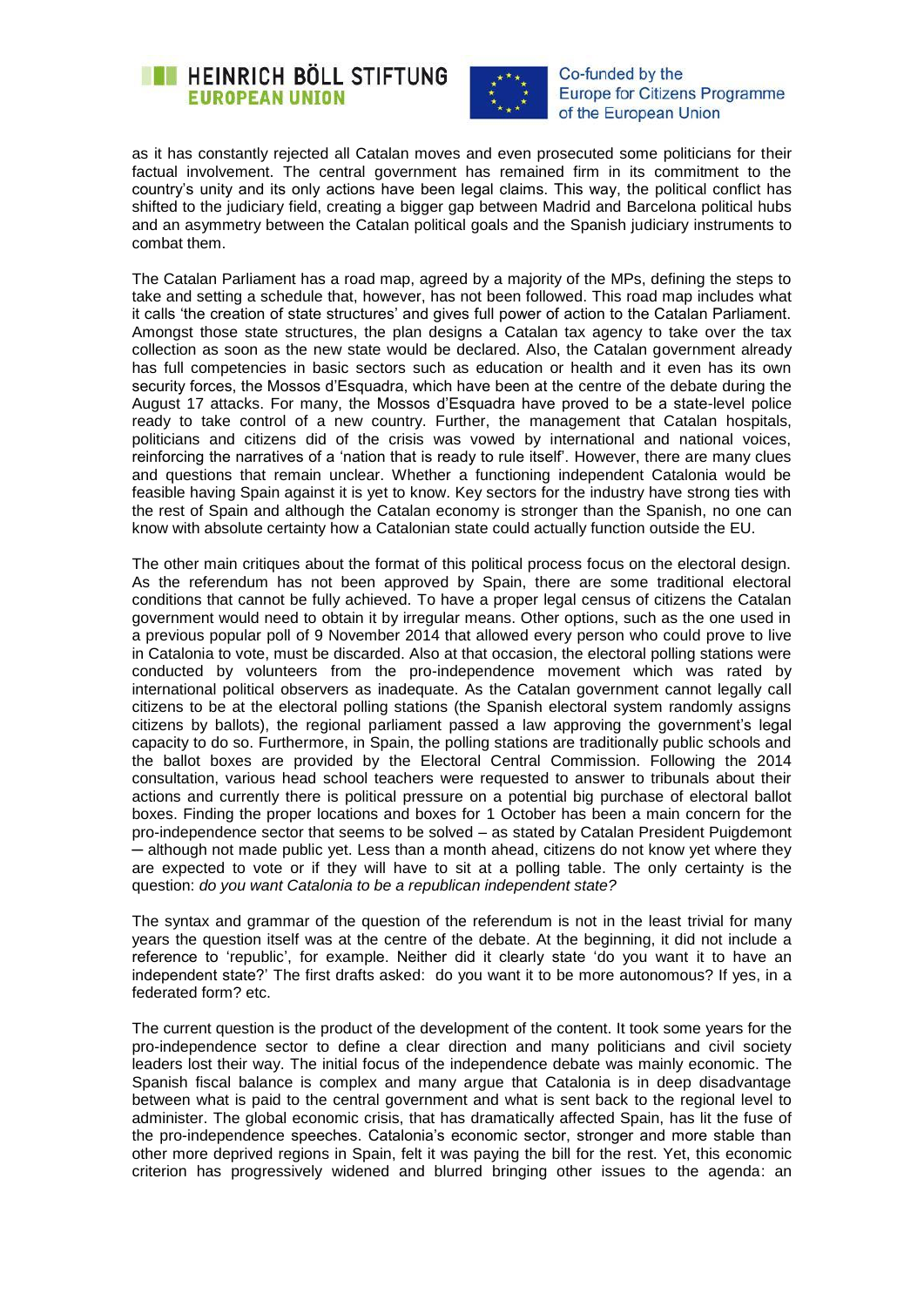



inclusive Catalan identity, a more transparent and well-functioning public administration, a republican form of state (while Spain is a monarchy), and its more powerful message: the exciting possibility of building a new state from zero. While Spain is portrayed as a corrupt, nepotistic old country where cultural differences are not valued, the new Catalan independent state would begin with no past. It would look at the Scandinavian model of accountability and transparency, the German economic model and the best of the British democracy. What could go wrong?

It is true that Spain urgently needs what is called a second *'Transición'* – referring to the historical period that peacefully turned the country from a dictatorship into a democratic state – and many adjustments and reforms, including a national debate on the monarchy itself. It is also undeniable that Spanish governments could have done much more for the different co-official languages and historical identities. State-level policies and official behaviours have not been as positive and caring for the different cultural realities as they could have been. Co-official languages are hard to find in official curricula in other regions and the prevalence of the Spanish language is clear. Any exaltation of cultural or identity difference has traditionally been looked at by Madrid with suspicion and distrust. For many, Catalan language and identity have been repeatedly disparaged by the central governments. Yet, the debate is not that narrow when it comes to the other charges. Corruption and nepotism are not only Spanish. Spain's corruption cases have not ceased to appear. The ruling PP has dozens of members who have been condemned or are in trial and even some members of the royal family have been condemned for corruption and fraud charges. However, the Partido Socialista Obrero Español (PSOE) and the later Catalan CiU have also been prosecuted and involved in different corruption and fraud cases. The presence of the CiU in several cases together with a disagreement on the independence details itself, brought the coalition to an end. Pressures from the left groups in the pro-independence sectors demanding CiU to clear all corruption-related members and to begin operating in a different way just added more pressure. In July 2016, Convergència Democràtica de Catalunya declared its end and a new party was born: Partit Demòcrata Europeu Català (PDeCat). While for many the name change was no more than esthetical — that the new name includes a clear reference to Europe is no co-incidence.

The possible relation with the EU, the aims of being fast recognised as a de iure and de facto ruling independent state and the spot that a potential Catalonia would have in an EU scenario are one of the main worries of the Catalans. Considered a very European society, with Barcelona as its flag ship, Catalans would absolutely regret being excluded from the EU. Even though Brussels remains firm in its support of Madrid, the EU's careful opening towards Scotland after the success of the Brexit vote gave some hopes to pro-independence actors in Catalonia.

Lastly, the pro-independence narrative has also focused on the form of state that Catalonia would be: a republic. The current Spanish monarchy is basically an inheritance from Francoism. As the dictator was dying, he named the then prince Juan Carlos (later King Juan Carlos I) as his official heir. After Franco's death, Juan Carlos was declared King of Spain and the Constitution embraced the form of a parliamentarian monarchy. Compared to other European royal families, the Spanish has very limited functions and marge of action. Its budget is also much smaller and all the king's official speeches, travels and activities must be agreed on with the government. However, many take the view that it is time now to put the monarchy to a vote. The condemnation of the present king's brother-in-law by a Spanish tribunal on charges of fraud and corruption kindled the debate again.

Catalan leaders argue that the new state would be republican and would not carry the heavy weight of decades of royal history. Therefore, choosing to include the word 'republic' in the referendum question is also a politically motivated move. For those leftist Catalans who are not fully pro-independence, the dilemma is presented as monarchy vs republic. Smart move!

Concluding, while the central government remained impassive, the pro-independence movement has progressively increased, both horizontally and vertically. Many thought proindependence was a political hype that would disappear by itself but it did not. Now, Catalan